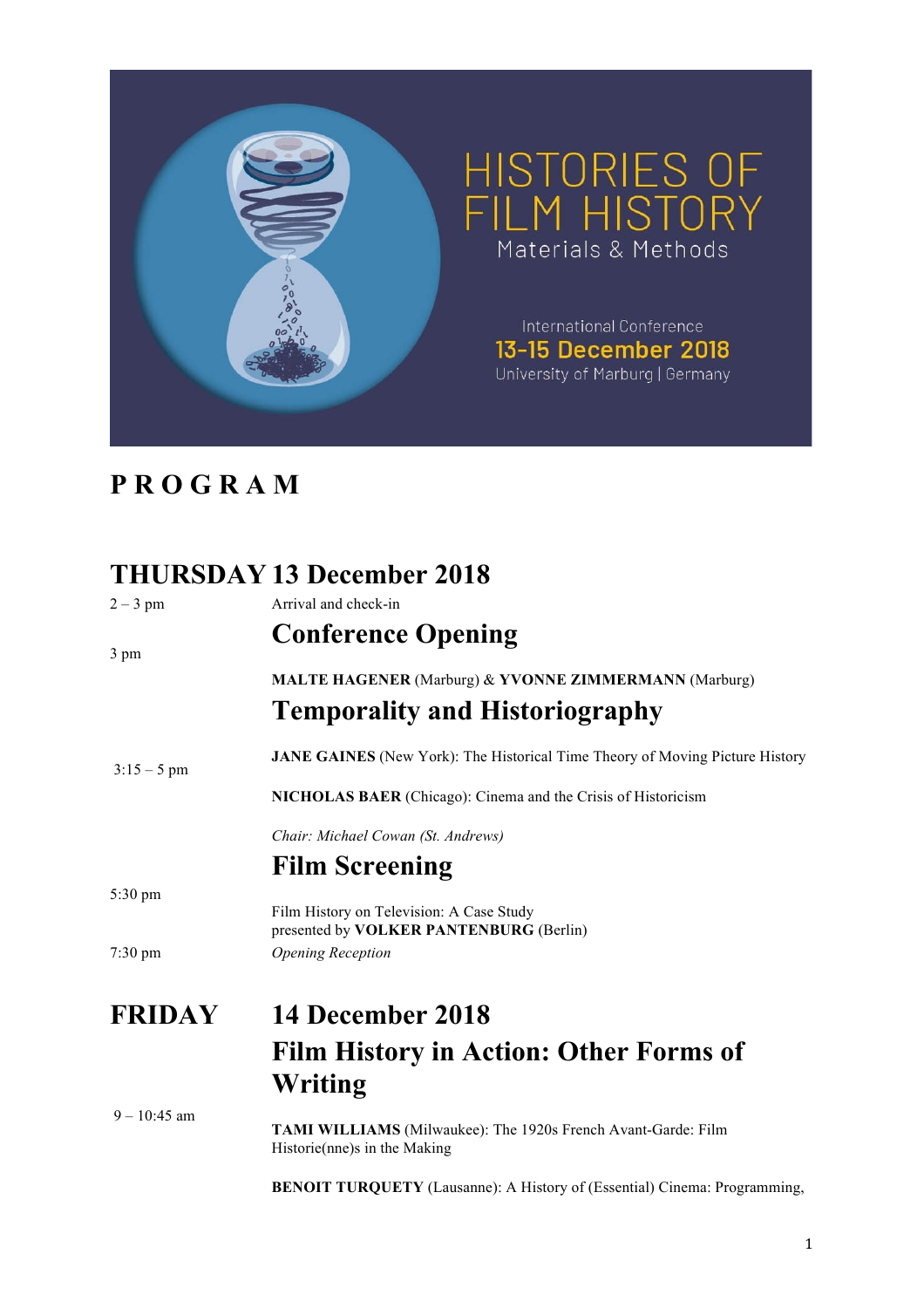Collecting, Curating as History Writing

*Chair: Vinzenz Hediger (Frankfurt)*

## **Film History/Politics**

| 11 am $-$ 12:45 pm        | FRANCESCO PITASSIO (Udine): Consistence, Explosion and the Writing of Film<br>History                                                                                                                      |
|---------------------------|------------------------------------------------------------------------------------------------------------------------------------------------------------------------------------------------------------|
|                           | <b>CHARLES R. ACLAND</b> (Montreal): Lost Revolution: The Forgotten Legacy of<br>British Cultural Studies on Film and Media History                                                                        |
| $12:45 - 2$ pm            | Chair: Martin Loiperdinger (Trier)<br>Lunch Break                                                                                                                                                          |
|                           | Methods – from the Margin to the Centre                                                                                                                                                                    |
| $2 - 3:45$ pm             | MARIA VINOGRADOVA (New York): Amateur Film Enters Cinema Studies:<br>Shifting Focus from Art to Practices and Artifacts                                                                                    |
|                           | <b>CATHERINE GRANT</b> (London): What Film Studies For Free Taught Me: A<br>Personal History of Participant Observation in Online and Open-Access Cinema and<br>Audiovisual Media Scholarship and Research |
|                           | Chair: Laliv Melamed (Frankfurt)                                                                                                                                                                           |
|                           | <b>Film History beyond US/Europe</b>                                                                                                                                                                       |
| $4 - 5:45$ pm<br>$6-8$ pm | JAMAL BAHMAD (Rabat): Beyond the Institutional Paradigm: For a Social History<br>of Moroccan and North African Cinema                                                                                      |
|                           | ARVIND RAJAGOPAL (New York / Abu Dhabi): The Strange Fate of the<br>Documentary in the Global South: Notes on S. Sukhdev (1933-1979)                                                                       |
|                           | Chair: Rembert Hüser (Frankfurt)                                                                                                                                                                           |
|                           | <b>Panel Discussion: Beyond the New Film</b>                                                                                                                                                               |
|                           | <b>History</b>                                                                                                                                                                                             |
|                           | ERIKA BALSOM (London), THOMAS ELSAESSER (Amsterdam/New York),<br><b>JANE GAINES</b> (New York), <b>TOM GUNNING</b> (Chicago)                                                                               |
|                           | Moderators: Malte Hagener (Marburg), Yvonne Zimmermann (Marburg)                                                                                                                                           |

## **SATURDAY 15 December 2018 Experiments in/and Film Historiography**

 $9 - 10:45$  am **ERIKA BALSOM** (London): Experimental Film, Experimental History **ELEFTHERIA THANOULI** (Thessaloniki): The History of Film on Film: Some Thoughts on Reflexive Documentaries

*Chair: Kalani Michell (Frankfurt)*

#### 11 am – 12:45 pm **Digital Tools and Practices**